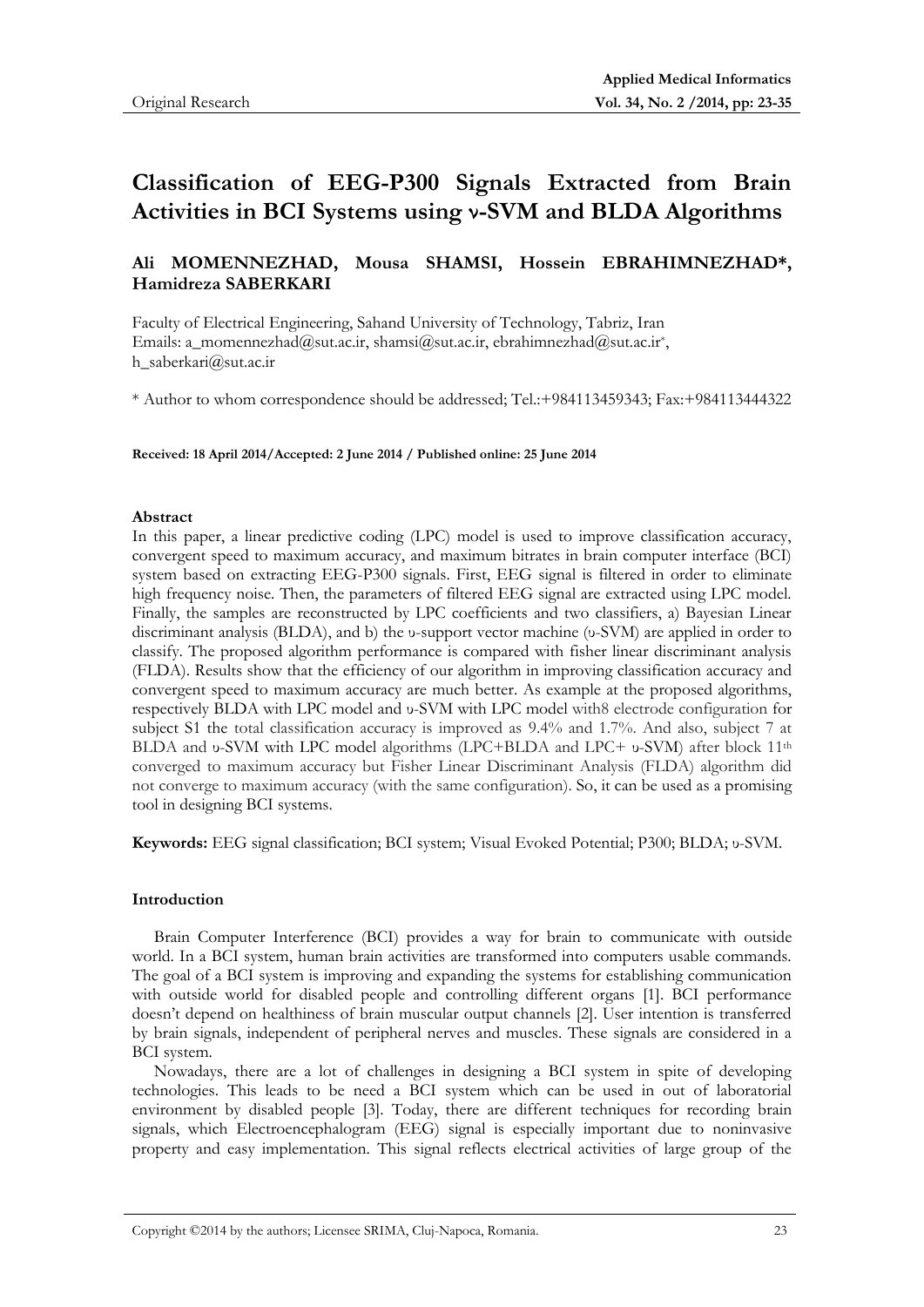nervous signal in brain. These electrical activities are recorded in skull via many electrodes in special arrangements. Basic structure of a BCI system is shown in Figure 1 which includes five stages as follows [4]:

- System Input includes raw EEG information which is received from electrodes connected to brain,
- Preprocessing stage consists of filtering the input EEG signal in order to noise reduction and increasing the signal to noise ratio,
- Translation process includes two parts; extraction and classification the features. Feature extraction includes extraction of valuable signals from input and classifying them into useable outputs for the next stage,
- Feature classification includes identifying feature patterns for simplifying the user's commands clustering, and
- The classifier output is used for controlling the device. Device control process convert the classifier output into an action of device.

Many types of mental activities may be used in BCI system designing. These methods are totally classified into two main groups based on type of their production [5]: a) using of stimulus input such as visual evoked potential (VEP), b) use of cortical potentials not requiring external stimulation. In this paper, our goal is to design P300-based BCI system. P-300 wave is an eventrelated potential (ERP) [6]. One of the features of this signal is that personal training is not needed to record this signal and obtained by recording brain signals. This wave is corresponding to a positive reflection in voltage which appears 300ms after stimulation in EEG signal [1]. In other words this reflection appears approximately 300 milliseconds after stimulation of brain via a stimulator like a light bulb [7]. Its main application is for the disabled peoples who suffering from severe muscular disturbance [8] so that making possible for them to communicate with the outside world and control their different organs and regarding as a suitable rehabilitation tool for them [9]. The P-300 was firstly applied in words spelling systems which helped disabled people to spell words by it. It was done by selecting some terms on computer screen which contained alphabets or signs [10].



**Figure 1.** BCI system structure [1]

Many researches have been done on EEG signals classification. It's provided an algorithm for classifying EEG signals using wavelet transform and classification of SVM in [11]. Classification of these signals have been done in [12], using signal spectral analysis and classifiers of RNN recursive networks. AR model and nervous system classifiers are used for this purpose in [13]. LDA and FLDA methods in [14] and wavelet transform and nervous system in [15] are used for EEG signals classification.

Signal level obtained from the P-300 is much smaller than noise level. Therefore, it is necessary to use an optimal method in order to extracting and classifying components of P-300 from EEG signal. In this paper, first of all, an optimal model has been proposed for extracting main features of EEG signal and removing noise which is called Linear Predictive Model (LPC). Linear Predictive Model is one of the powerful tools in analysis of speech signals which is used for estimating main parameters of these signals [16]. As we mentioned speech signals are very similar to EEG signals in terms of their nature i.e. noise pollution and non-stationary features. Two classifiers of Bayesian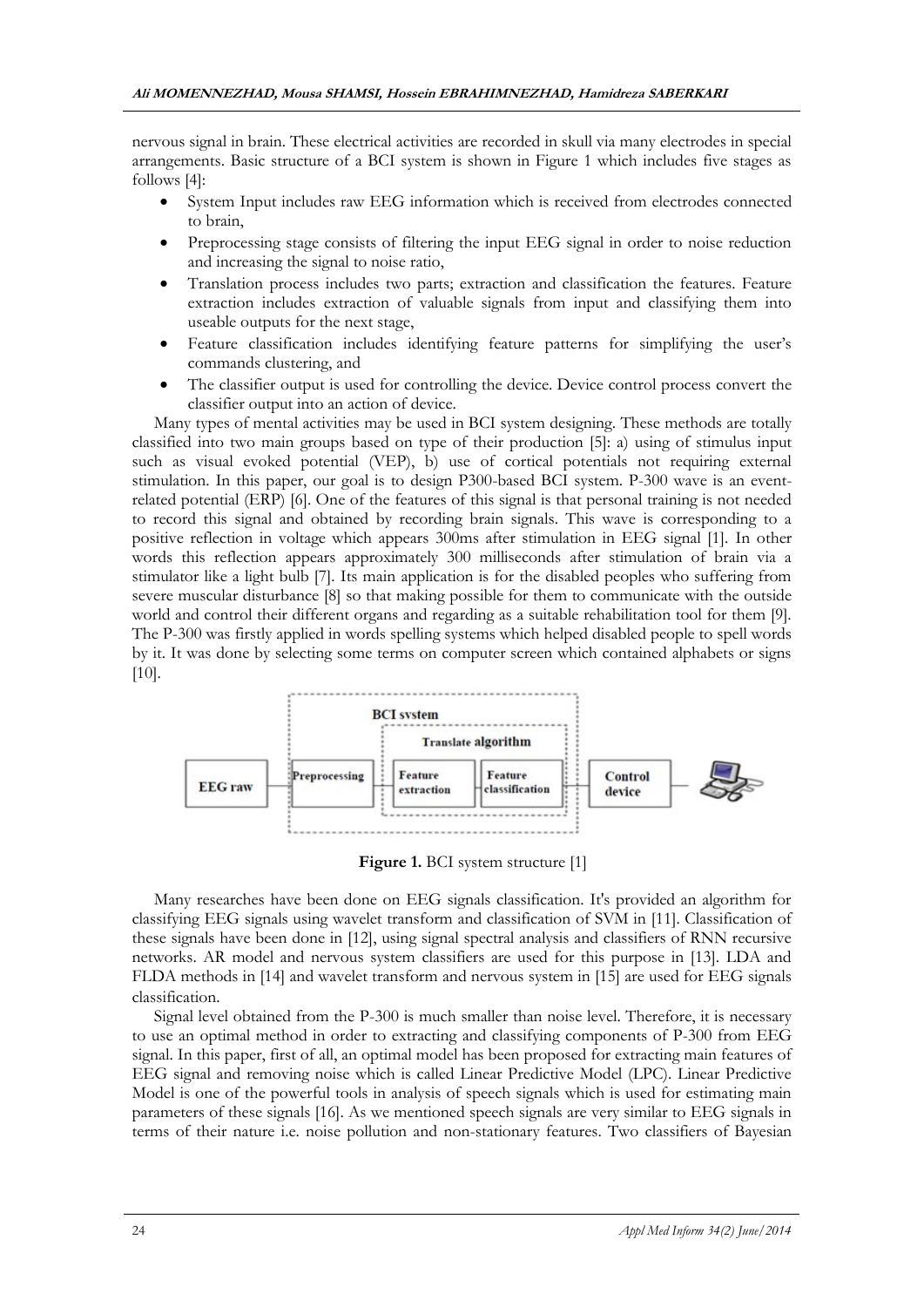Linear Discriminator Analysis (BLDA) and  $v$  Support Vector Machine (SVM) with RBF kernel are used for better classifying of signals extracted from LPC model too.

The paper is organized as follows: The proposed algorithm is introduced in section 2 and its different stages are mentioned in detail. Criteria of evaluating function of the proposed algorithm including maximum bitrates, accuracy of classification and convergent speed to maximum accuracy are mentioned in Section 3. Results of implementation are presented in Section 4 and finally we will have conclusion in Section 5.

# **The Proposed Algorithm**

The proposed algorithm for designing a BCI system is shown in Figure 2. The main steps that would be discussed in the following are as follows:



**Figure 2.** Block diagram of proposed algorithm

# *EEG Signal Preprocessing*

Before extracting features of signal, a 6th order Butterworthband-pass filter with cut off frequencies of 1 Hz and 12Hz is used for removing signal noise [17].

# *Extracting Main Features by Applying Linear Predictive Model*

The goal of extracting features is to find out brain signals related to the mental activities. Extracted signals should be noiseless as much as possible and have no other redundancy patterns. Because it leads to reduce the classification accuracy and also will be difficult for analysis the EEG signals. For this purpose, the linear predictive coding (LPC) model is applied on filtered input signals. LPC is one of the strongest techniques for non-stationary signals analyzing. The primary idea of this model is to estimate the signal based on a linear combination of the previous samples. The prediction coefficients are computed by minimizing the summation of the samples of main signals and the estimated samples errors.

Assume that  $s_j(t)$ ,  $j = 1...M$  (M = number of electrodes) is the filtered input signal at time *t* and  $\hat{u}_j(k)$ ,  $j = 1...M$  is the estimated signal by applying LPC model in which *k* is the number of signal samples.  $\hat{u}_j(k)$  is obtained by linear combination of p previous calculated samples [18]:

$$
\hat{u}_j(k) = \sum_{i=1}^p a_j(i) u_j(k-i)
$$
\n(1)

in which  $\{a_j(i)\}\$  is called linear estimated coefficient (in this paper we consider p as 6). Prediction error *e* (*k*) between the observed signal  $u_j(k)$  and the estimated signal  $\hat{u}_j(k)$  is defined as follows [18]: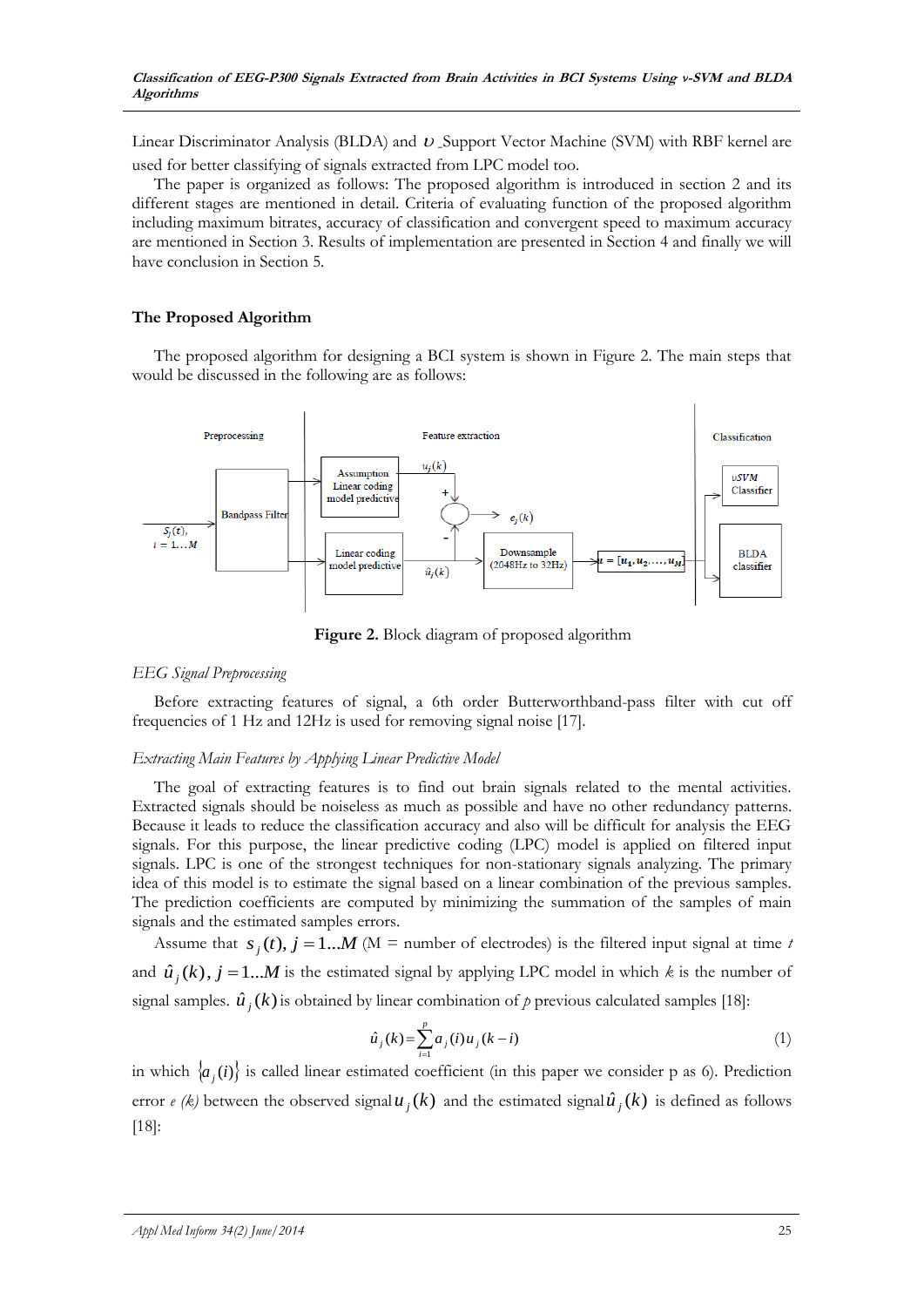$$
e(k) = u_j(k) - \hat{u}_j(k) = u_j(k) - \sum_{i=1}^p a_j(i)u_j(k-i)
$$
\n(2)

Estimated coefficients  $\{a_j(i)\}$  can be optimized by minimizing the summation of squared errors as Eq. (3):

$$
E_j = \frac{1}{N} \sum_{k=0}^{N-1} e^{2} (k) = \frac{1}{N} \sum_{k=0}^{N-1} \left( u_j(k) - \sum_{i=1}^{p} a_j(i) u_j(k-i) \right)^2
$$
 (3)

In order to solve Eq. (3), we can do as follow by differentiating from  $E$  to  $a_k$  and setting it equal to zero:

$$
\frac{\partial E_j}{\partial a_j(i)} = 0, i = 1, \dots, p. \tag{4}
$$

By solving Eq. (4) a *p* set of linear equations is obtained as follows:

$$
\sum_{i=1}^{p} a_j(i) r_j(m-i) = r_j(m), m = 1, ..., p
$$
\n(5)

where  $r_j(m)$  is the autocorrelation of  $u_j(k)$ :

$$
r_j(m) = \sum_{k=1}^{N} u_j(k) u_j(k+m)
$$
\n(6)

Matrix form of Eq. (5) is as follows:

$$
Ra = r
$$

(7)

where **R** is the autocorrelation matrix with  $p \times p$  dimension, **r** is the autocorrelation vector with  $p \times p$ **1** dimension and  $\boldsymbol{a}$  is a vector with  $\boldsymbol{p} \times \boldsymbol{1}$  dimension which contains the prediction coefficients. So,

*e(k)* = *u*, *(k)* = *a*, *(k)* = *a*, *(0) u*, *k* = *b*  
\nEtimated coefficients 
$$
\left\{a_j(i)\right\}
$$
 can be optimized by minimizing the summation of squared  
\ncross as Eq. (3):  
\n
$$
E_j = \frac{1}{N} \sum_{k=0}^{N-1} e^x
$$
,  $k = \frac{1}{N} \sum_{k=0}^{N-1} \left(u_j(k) - \sum_{k=1}^{N} a_j(0)u_j(k-1)\right)^2$ \n(3)  
\nIn order to solve Eq. (3), we can do as follows by differentiating from *F* to  $a_k$  and setting it equal  
\nto zero:  
\n
$$
\frac{\partial E_j}{\partial a_j(i)} = 0, i = 1, ..., p.
$$
\n(4)  
\nBy solving Eq. (4) a *p* set of linear equations is obtained as follows:  
\n
$$
\sum_{k=0}^{N} a_j(i)r_j(m-i) = r_j(m), m=1,..., p
$$
\n(5)  
\nwhere  $r_j(m)$  is the autocorrelation of  $u_j(k)$ .  
\nMatrix form of Eq. (5) is as follows:  
\n
$$
r_j(m) = \sum_{k=1}^{N} u_j(k)u_j(k+m)
$$
\n(6)  
\nMatrix form of Eq. (5) is as follows:  
\n
$$
\sum_{k=1}^{N} a_j(i)r_j(m-i) = r_j(m), m=1,..., p
$$
\n(7)  
\n
$$
R = \begin{bmatrix} r(0) & r(1) & r(2) & \dots & r(P-1) \\ r(2) & r(1) & r(0) & \dots & r(P-2) \\ \vdots & \vdots & \vdots & \vdots \\ r(P-1) & r(P-2) & r(P-3) & \dots & r(Q) \end{bmatrix}
$$
\n(8)  
\n
$$
R = \begin{bmatrix} r(1) & r(2) & \dots & r(P-1) \\ \vdots & \vdots & \vdots & \vdots \\ r(P-1) & r(P-2) & r(P-3) & \dots & r(Q) \end{bmatrix}
$$
\n(9)  
\nThe LPC model used in this paper is shown in Figure 3. The frequency rate of signal would  
\nchange from 2048 Hz to 32 Hz after applying the LPC model. Figure 4 (4) and (b) show

The LPC model used in this paper is shown in Figure 3. The frequency rate of signal would change from 2048 Hz to 32 Hz after applying the LPC model. Figures 4 (a) and (b) show the EEG signal for six pictures before and after applying the LPC model, respectively.

#### *Proposed Classification Algorithms*

In this paper, Bayesian Linear Discriminant Analysis (BLDA) classifier and υ-support vector machine (υ-SVM) is used for classifying the main extracted features from LPC model that we attempt to express them in this part.



**Figure 3.** Block diagram of proposed algorithm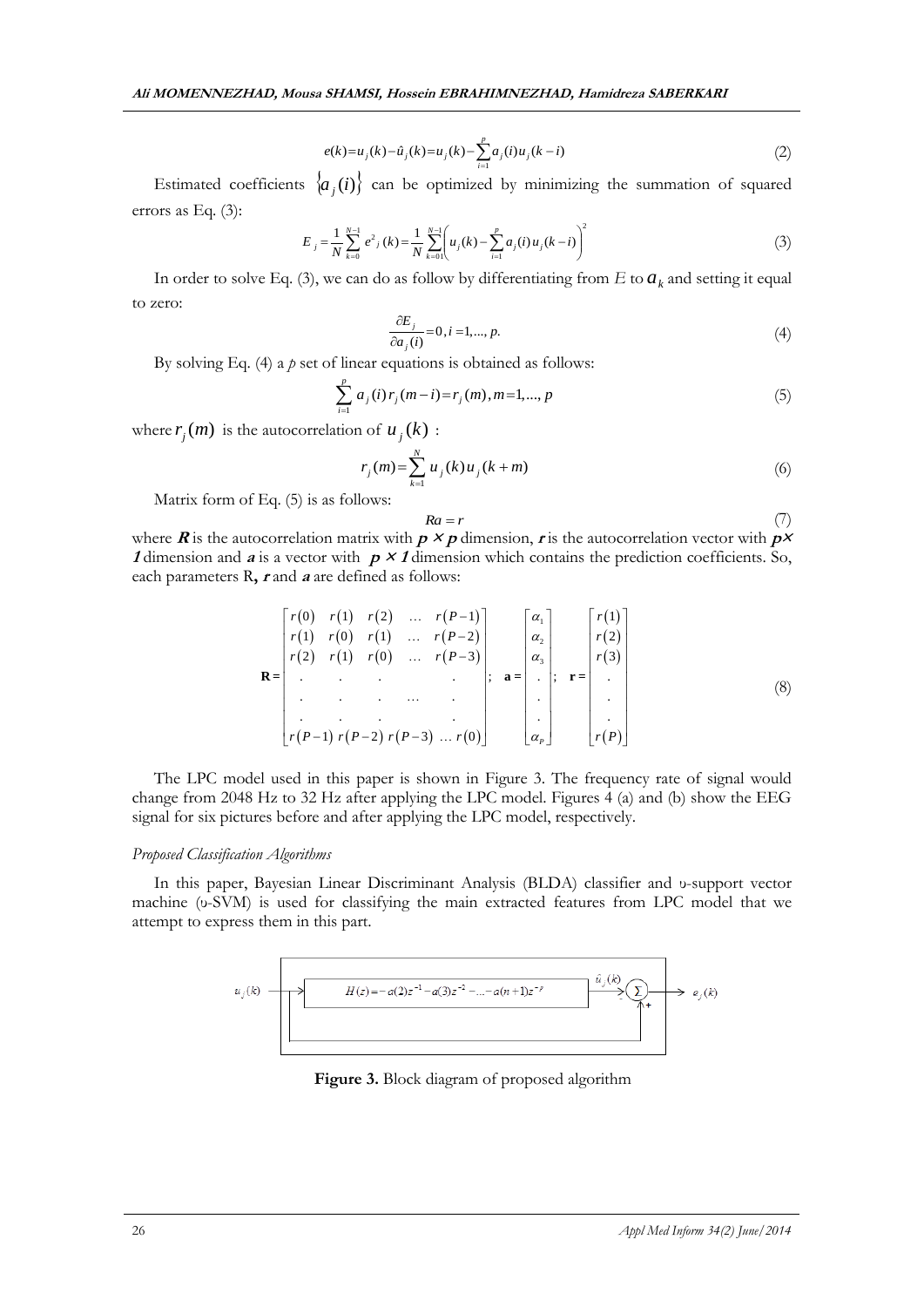

**Figure 4.** The signal models extracted from 6 pictures in one block before and after applying the LPC are shown in (a) and (b), respectively

**Bayesian Linear Discriminant Analysis (BLDA).** The BLDA algorithm is an adjustable algorithm, using to prevent over-fitting in high dimension data. By this algorithm, the adjustment degree could be estimated automatically and rapidly through training data and without using validation. This classifier is used for classifying the noisy data and the features which could not be classified correctly [14]. Main idea of this classifier is performing regression in Bayesian framework [3]. For this reason, targets and feature vector have linear relation. This relation is as follows:

$$
t = w^T x + n \tag{9}
$$

in which **t** is the target vector, **x** is the feature vector, **w**is the weight vector ( $W \in R^D$ ) and **n** is

the white noise. So, the Likelihood function is mentioned as follows for weights of **w** in regression:  
\n
$$
p(D \mid \beta, w) = \left(\frac{\beta}{2\pi}\right)^{\frac{N}{2}} \exp\left(-\frac{\beta}{2} \|X^T w - t\|^2\right) \tag{10}
$$

 $X(X \in R^{D \times N})$  is a row-matrix containing feature vectors, D indicates two parameters of  $\{X, t\}$ ,  $\beta$  is the reverse variance of the noise and N indicates the number of samples in training set. It is necessary to note that  $N_1$  is the sample of the first class  $(C_1)$  and  $N2$  is the sample of the second class ( $C_2$ ) by considering two classes of  $C_1$  and  $C_2$  in BLDA classifier ( $N = N_1 + N_2$ ). The Label of  $C_1$  and  $C_2$  classes, changes as 1 *N N* and 2 *N N*  $-\frac{1}{N}$ , respectively [19].

In order to describe a Bayesian set, the prior distribution for weight vectors should be determined. This distribution obtains primary information about weight vectors and is defined as follows:

$$
p(w \mid \alpha) = \left(\frac{\alpha_i}{2\pi}\right)^{\frac{D}{2}} \exp\left(-\frac{1}{2}w^T I'(a)w\right)
$$
\n(11)

in which  $\alpha_i$  indicates the reverse of primary distribution variance for  $w_i$  weight vectors *,*  $I'_\alpha$  is a square diagonal matrix with  $D+1$  dimensions where  $D$  is the number of features. By using the prior distribution and Likelihood function and also applying Bayesian law, posterior distribution could be obtained as follows:  $\beta$ ,w )  $p$  (w |  $\alpha$ )

$$
p(w \mid \beta, \alpha, D) = \frac{p(D \mid \beta, w) p(w \mid \alpha)}{\int p(D \mid \beta, w) p(w \mid \alpha) dw}
$$
(12)

Since the prior distribution and Likelihood function are Gaussian, the posterior function would be Gaussian too, so that the average and covariance of this distribution calculate as follows:<br>  $m = \beta(\beta XX^T + I(\alpha))^{-1}Xt$ 

$$
m = \beta(\beta \mathbf{X} \mathbf{X}^T + \mathbf{I}^{\dagger}(\alpha))^{-1} \mathbf{X} t \tag{13}
$$

$$
C = (\beta X X^T + I'(\alpha))^{-1}
$$
\n(14)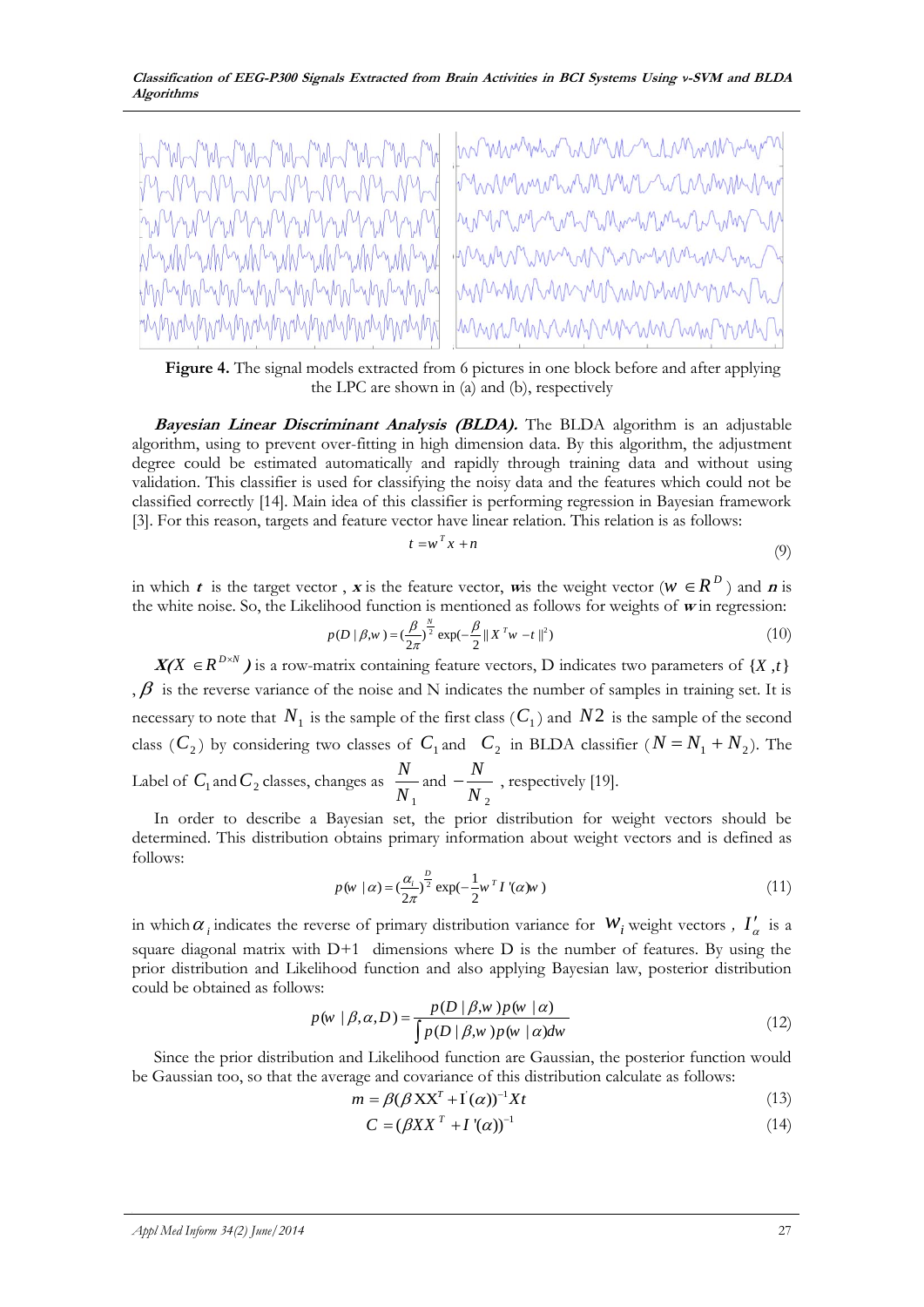Therefore, the Posterior distribution can be used to distribute probability computation of regression targets,  $\hat{t}$ , for the new feature vector  $\hat{x}$ . The predictive distribution can be obtained by integrating respect to w:

$$
p(\hat{t} | \beta, \alpha, \hat{x}, D) = \int p(\hat{t} | \beta, \hat{x}, w) p(w | \beta, \alpha, D) dw
$$
\n(15)

The predictive distribution is again Gaussian and can be characterized by its mean  $\mu$  and its variance *σ 2* as follows:

$$
\mu = w^T \hat{x} \tag{16}
$$

$$
\sigma^2 = \frac{1}{\beta} + \hat{x}^T C \hat{x}
$$
 (17)

Represented distributions in equations (16, 17) are Gaussian distributions with the average and variance of  $\mu$  and  $\sigma^2$ , respectively, that can be used for determining the different amounts of  $\hat{t}$  for new input vector  $\hat{x}$  . It should be noted that regression targets in *BLDA* algorithm are regulated for the first class samples in *N*1 *N* and for second class samples in  $N_{2}$  $\frac{N}{N}$ , in which *N* is the total training

samples,  $N_t$  is the number of first class samples, and  $N_2$  is the number of second class samples.

To compute  $\beta$  and  $\alpha$ , we need to write their Likelihood function. So we have:<br> $p(D | \beta, w) = \int p(D | \beta, w) p(w | \alpha) dw$ 

$$
p(D \mid \beta, w) = \int p(D \mid \beta, w) p(w \mid \alpha) dw \tag{18}
$$

The quantity of  $p(D | \beta, w)$  is the marginal likelihood and computes the probability of  $\beta$  and α. The integral in equation (18) can be solved by considering that everything is Gaussian. After solving the integral and maximizing that by partial derivation with respect to  $\alpha$  and  $\beta$  and equate to zero, at last we have:

1 *i*

$$
\alpha = \frac{D}{\sum_{i=1}^{D} c_{ii} + m_i^2} \tag{19}
$$

$$
\beta = \frac{N}{tr(XX^T C) + ||X^T m - t||^2}
$$
\n(20)

U Support Vector Machine (SVM). U Support Vector Machine (U-SVM) is a common method for classification, prediction and regression. Its main idea is to use a divider super plate to maximize the distance between two classes in order to make the desired classifier (Figure 5). In a binary SVM, training data includes *n* ordered pairs of  $(x_1, y_1)$ ,...,  $(x_n, y_n)$  such that [20]:

$$
y_i \in \{ -1, 1 \} \, i = 1, \dots, n \tag{21}
$$

As a result, SVM standard formula is as follows [20]:

$$
\min_{\omega, b, \zeta} l_2' \omega^T \omega + C \sum_{i=1}^n \zeta_i
$$
 (22)

And also:

$$
y_i(\omega^T f(x_i) + b) \ge 1 - \zeta_i, \zeta_i \ge 0, i = 1,...,n
$$
\n(23)

 $\omega \in R^m$  is a vector of training samples weights. B is a numerical constant; *C* is a fixed parameter with real value and finally is a slack variable. If we have  $\phi(x_i) = x_i$ , then the relation (23) indicates a linear super plate with the maximum distance. Relation (23) is a nonlinear SVM if  $x_i$ could be mapped to a space with different dimensions of  $x_i$  space by  $\phi$ , the common method uses the relation (24), [20]:

$$
min_{\alpha} \frac{1}{2} \alpha^T Q \alpha - e^T \alpha \tag{24}
$$

where:

$$
y^T \alpha = 0, 0 \le \alpha_i \le C, i = 1, ..., n
$$
 (25)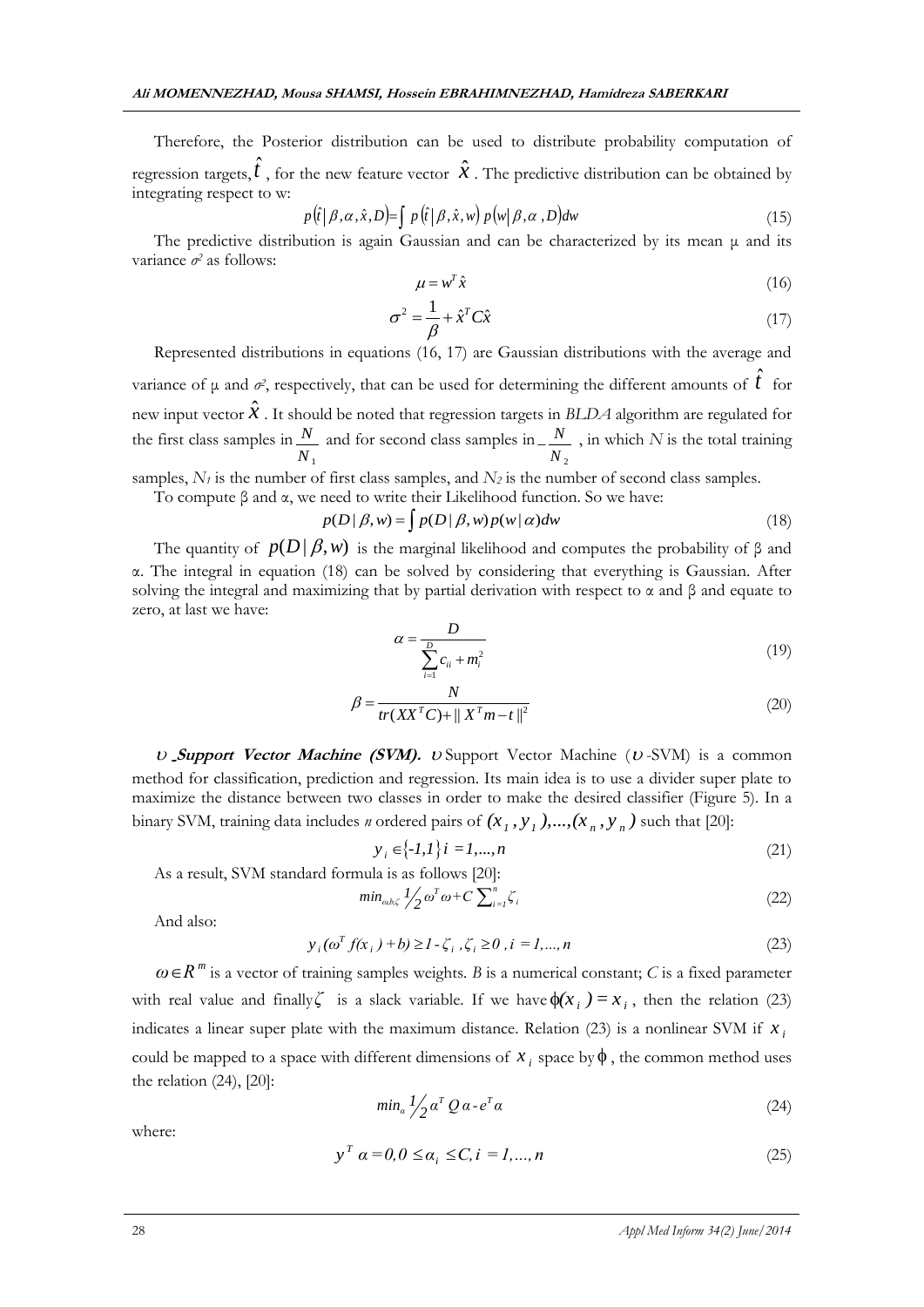*e* is a vector of ones, *C* is the upper bound,  $\alpha_i$  is a Lagrange multiplying variable which its efficacy depends on C . Q is also a self-defined and positive matrix so that  $Q_{ij} K(x_i, x_j) \equiv y_i y_j K(x_i, x_j)$  is a core function. It could be proven that if we got  $\alpha$  as an optimal factor for relation (24), then  $\omega = \sum_{i=1}^{n} \alpha_i y_i \phi(x_i)$  would be optimal too. The training vector of  $x_i$  is mapped into a space with different dimensions by function  $\phi$ , so the decision function would be as follows [20]:

$$
sgn(\omega^{T} f(x)+b)=sgn(\sum_{i=1}^{n} y_{i} \alpha_{i} K(x_{i}, x)+b)
$$
\n(26)

**Figure 5.** Hyperplane for two classes' problem [20]

The main problem of Support Vector Machine is the constant and uncontrollable nature of parameter  $C$  in relation (22). In order to solve this problem,  $\upsilon$  Support Vector Machine ( $\upsilon$ -SVM) has been used in this paper that we used LIBSVM for this. This algorithm was introduced by *Scholkopf in* 2000 [21]. In this algorithm, a pair of super plate with  $\omega^T x + \omega_0 = \pm \rho$ ,  $\rho \ge 0$  and a new parameter called  $v \in (0,1]$  has been used. By applying this algorithm, relation (22) would be corrected as follows [22]:

$$
min_{\omega, b, \zeta} I/2 \omega^T \omega \cdot \nu \rho + \frac{I}{l} \sum_{i=l}^{l} \zeta_i
$$
\n(27)

And we have:

$$
y_i(\omega^T f(x_i) + b) \ge \rho - \zeta_i, \zeta_i \ge 0, i = 1,...,n
$$
\n(28)

In [23], it has been proved that *υ* is an upper bound on a part of training errors and a lower bound on a part of support vectors. To understand the role of  $\rho$ , we consider  $\xi_i = 0$ . Then the constraint is  $\frac{2}{3}$  $||w||$  $\frac{\rho}{\rho}$ .So, the margin can be controlled by  $\rho$ . To have a modified cost function we use

its Lagrange coefficients. If we suppose  $\lambda_i$  as Lagrange coefficients, at last we have[20]:

$$
f(x) = \text{sgn}(\sum_{i=1}^{N} \lambda_i y_i k(x_i, x) + b)
$$
\n(29)

 $k(x, x)$  is depends on the type of kernel. In this paper, RBF function has been used(  $(x_i, x_j) = \exp\left(\frac{1+i}{\tau^2}\right)$ 2  $\sigma$ *i j*  $K(x_i, x_j) = \exp\left(\frac{-\left\|x_i - x_j\right\|^2}{2}\right)$  Also the value of  $\sigma^2$  in 8-electrode configuration is equal to 250 and in 16-electrode configuration is 500.And we considered value of parameter υ as equal to 0.24 in this paper.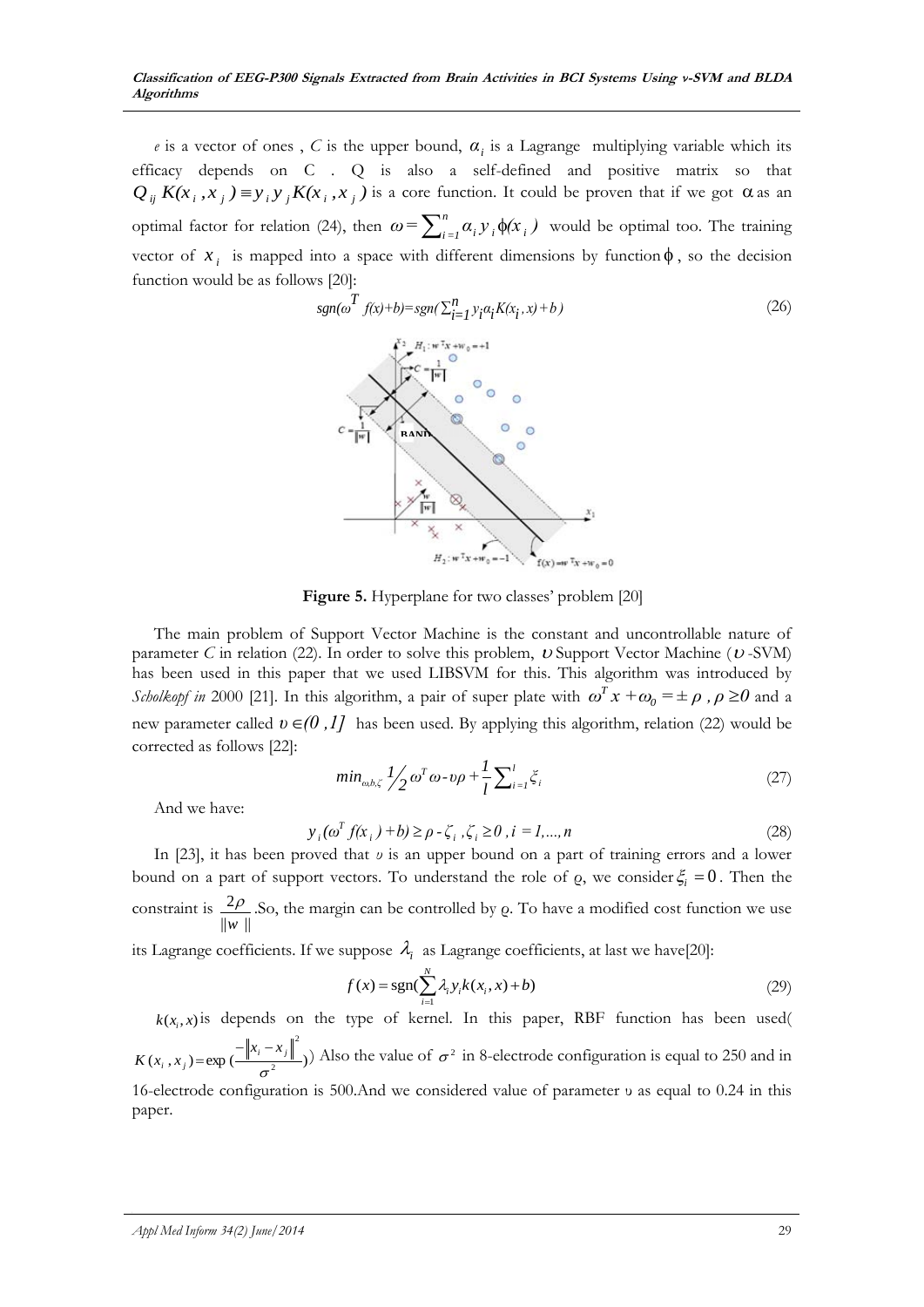#### **Criteria for Evaluating Function of the Proposed Algorithm**

Parameters of evaluating the proposed algorithm performance in this paper include classification total accuracy, maximum bit rate and convergent speed to maximum accuracy. The convergent speed to maximum accuracy is the most important criteria because criterion of maximum bit rate generally depends on the initial accuracy of blocks while there is no guaranty for increasing and keeping the next blocks accuracy. Bitrate is defined as the number of the sent bits to BCI system in a defined time unit by each under experiment person and it is obtained from the following relation [23]:

by each under experiment person and it is obtained from the following relation  
\n
$$
b(N, p, t) = \left( \log_2(N) + \frac{p}{\log_2(p)} + (1 - p)\log_2\left(\frac{1 - p}{N - 1}\right) \right) \frac{60}{t}
$$
\n(30)

*N* is the number of different commands which are sent by user to the system. *P* is probability of correct command recognizing by the system and **t** is the required time to send a single command. Based on relation (30), as the classification accuracy increased, the sent bit rate would increase too, while this will be more effective on the primary blocks of the proposed algorithm.

Present your results in logical sequence in the text, tables, and illustrations, giving the main or most important findings first. Do not repeat in the text all the data in the tables or illustrations; emphasize or summarize only important observations.

#### **Results and Discussion**

The database using in this paper includes recorded EEG signals relating to 5 healthy people and 4 disabled is introduced in [19]. Subjects S1 and S2 were able to move their hands slowly and it was possible to communicate with them verbally. These people were suffering from speech disorders. Subject S3 was able to move his left hand but it was not possible to communicate with him verbally and was only able to communicate by telling yes or no. Subject S4 had low ability to control his hand movement while he has had ability of verbal communication. Subject S5 has no ability to control movement of his hand and it was too difficult to communicate with. Subject S6 to S9 had no problem in their physical condition. Everyone is tested in four stages, two of them are performed at one day and the next two stages at another day with less than two weeks' time interval. In this test, 6 images would be randomly shown to every person with time interval of 400 ms and they would be requested to count the number of times an image was seen. In the second stage of test and after observing 6 images by subjects, order of appearance of images would change. All 6 images in this test make a block and total number of blocks in all 6 tests is between 20 and 25. EEG signal is recorded by the electrodes connected to these people while they are seeing the images. Four configurations of electrodes have been used in this test, which include 4-electrode, 8 electrode, 16-electrode and 32-elexctrode configurations [8].

In this paper, obtained results validation is based on *k-fold* method in which k refers to the number of repetitions and it is considered to be 4. Hence, 4-fold validation is done so that the samples are classified into four parts at first and 75% of all data are regarded as training samples and the remaining is regarded as test samples in each time of algorithm applying. This trend would be done for four times by using training data and different tests and the conclusion would be taken by averaging the 4 test repetitions.

Classification accuracy and convergent speed to maximum accuracy, as the two main parameters have been studied. Classification accuracy is shown in 16 and 18-electrodes configurations in terms of time for all tested subjects in the proposed algorithms and FLDA algorithm in Figures 6 and 7. As observed, the proposed LPC-BLDA algorithm is much better than FLDA algorithm in terms of convergent speed to maximum accuracy, so that the algorithm reaches maximum accuracy more rapidly than FLDA in 8-electrode configuration in all subjects except S2. Also in 16-electrode configuration; LPC-BLDA algorithm has reached maximum accuracy in fewer blocks for all subjects except S7. In the LPC- υ SVM proposed algorithm, convergent speed to maximum accuracy was much better than FLDA algorithm.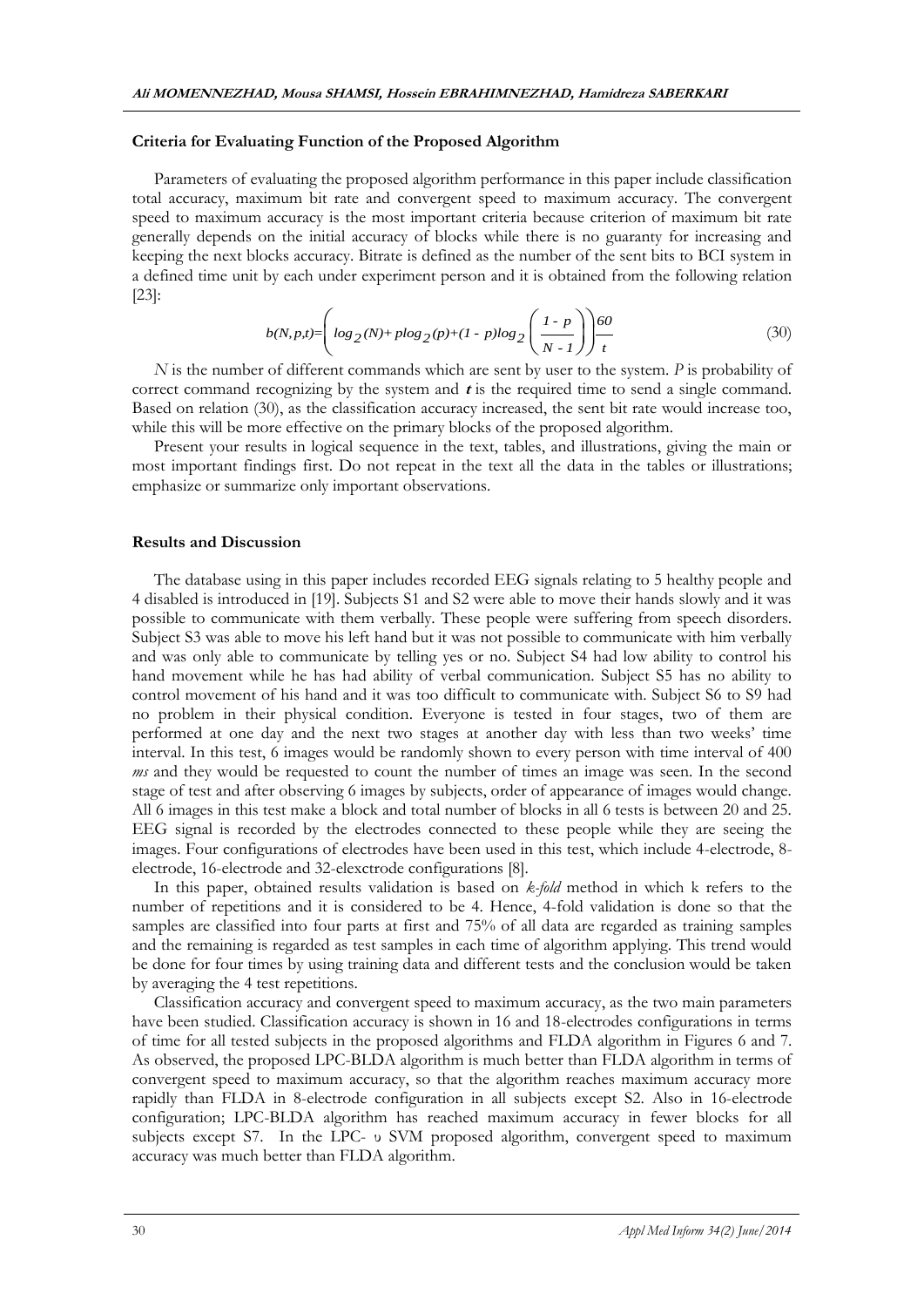

**Classification of EEG-P300 Signals Extracted from Brain Activities in BCI Systems Using ν-SVM and BLDA Algorithms**

**Figure 6.** Comparison of classification accuracy and transmitting bitrates in proposed algorithms and FLDA by selecting 8-electrode configuration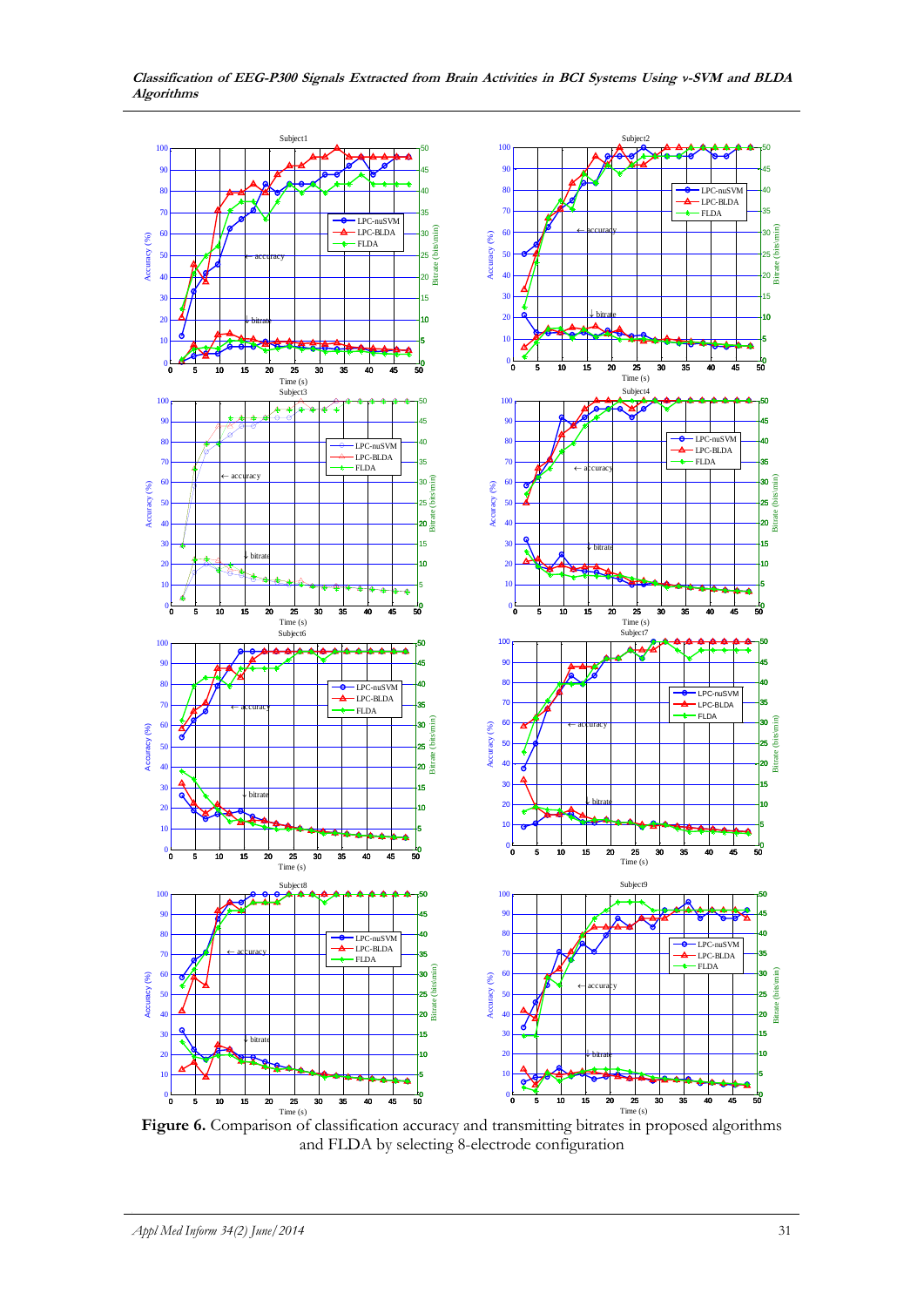

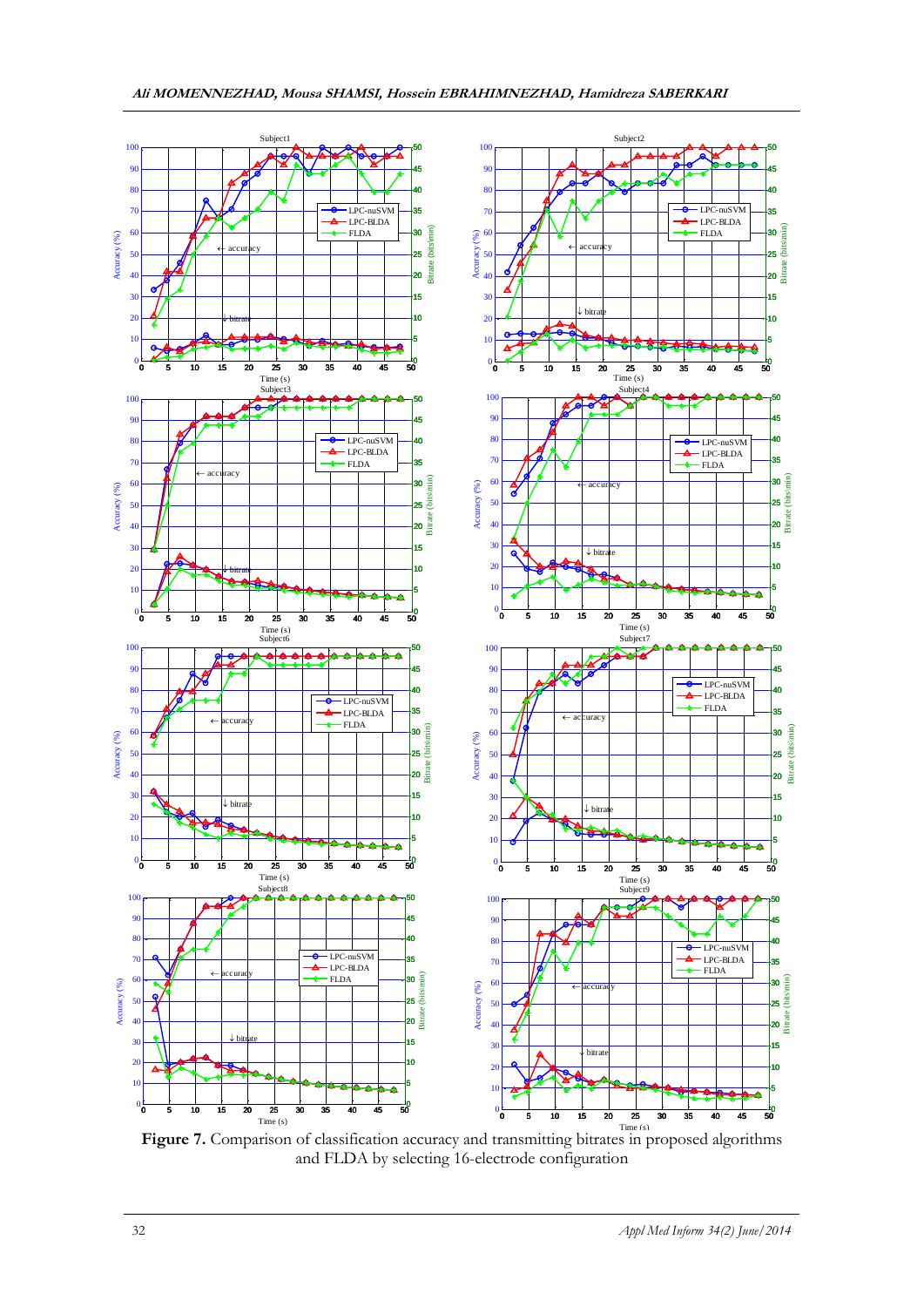For all subjects who reached maximum accuracy, the 8-elctrode configuration algorithm has done better. Convergent speed to maximum accuracy was better in 16-elctrode configuration for all who have reached maximum accuracy, except S7.

Classification accuracy of the proposed algorithms and FLDA algorithm in 8 and 16-electrode configurations is illustrated in Tables 1 and 2. According to the Table 1, the LPC-BLDA algorithm was better than FLDA algorithm in 8-electrode configuration for all disabled persons. For example, Classification accuracy improvement rate for subjects S1 and S2 in LPC-BLDA algorithm compared to the FLDA algorithm is 13% and 3%, respectively. For classification accuracy improvement, similar results obtained in LPC-BLDA algorithm by selecting 16-electrode configuration for the handicaps which are shown in Table 2.

| Subject           | <b>FLDA</b>    | $LPC + v-SVM$  | LPC+BLDA       |
|-------------------|----------------|----------------|----------------|
| S <sub>1</sub>    | 72.3           | 74.0           | 81.7           |
| S2                | 85.4           | 87.1           | 87.9           |
| S <sub>3</sub>    | 89.8           | 88.1           | 90.4           |
| S4                | 90.4           | 91.9           | 92.5           |
| S6                | 89.2           | 89.4           | 89.6           |
| S7                | 87.1           | 87.3           | 89.8           |
| S <sub>8</sub>    | 91.9           | 93.7           | 91.0           |
| S9                | 80.4           | 78.1           | 79.2           |
| Average $(S1-S4)$ | $84.5 \pm 7.3$ | $85.3 \pm 6.7$ | $88.1 \pm 4.0$ |
| Average (S6–S9)   | $87.1 \pm 4.2$ | $87.1 \pm 5.7$ | $87.4 \pm 4.8$ |
| Average (all)     | $85.8 \pm 6.1$ | $86.2 \pm 6.3$ | $87.8 \pm 4.4$ |

**Table 1.** Comparison of quantitative results of the classification accuracy in proposed algorithm for 8-electrode configuration

**Table 2.** Comparison of quantitative results of the classification accuracy in proposed algorithm for 16-electrode configuration

| Subject         | <b>FLDA</b>    | $LPC + v-SVM$  | LPC+BLDA       |
|-----------------|----------------|----------------|----------------|
| S <sub>1</sub>  | 69.8           | 80.8           | 80.6           |
| S <sub>2</sub>  | 75.0           | 81.0           | 86.2           |
| S <sub>3</sub>  | 87.5           | 91.2           | 91.7           |
| S4              | 86.2           | 92.7           | 93.7           |
| S6              | 86.0           | 90.4           | 90.2           |
| S7              | 93.1           | 90.0           | 92.5           |
| S8              | 90.2           | 94.4           | 92.7           |
| S9              | 81.9           | 90.0           | 89.2           |
| Average (S1-S4) | $79.6 \pm 7.5$ | $86.4 \pm 5.5$ | $88.0 \pm 5.1$ |
| Average (S6-S9) | $87.8 \pm 4.2$ | $91.2 \pm 1.8$ | $91.1 \pm 1.5$ |
| Average (all)   | $83.7 \pm 7.3$ | $88.8 \pm 4.8$ | $89.6 \pm 4.1$ |

The LPC-BLDA algorithm is better than the FLDA algorithm for healthy subjects by 8-electrode configuration for all, except S8 and S9, and in 16-electrode configurationexcept S7, too. By selecting 8-electrode configuration for all handicaps, the obtained classification accuracy in the LPC-U SVM algorithm was better than to the FLDA one, except S3.Also classification accuracy of LPC-USVM algorithm compared to FLDA one improves for all handicaps in 16-electrode configuration. The improvement rate for subjects S1 and S2 is 15.7% and 8% in this configuration, respectively. The LPC-USVM algorithm performance improves for healthy people in 8-electrode configuration except S9 and in 16-electrode configuration except S7.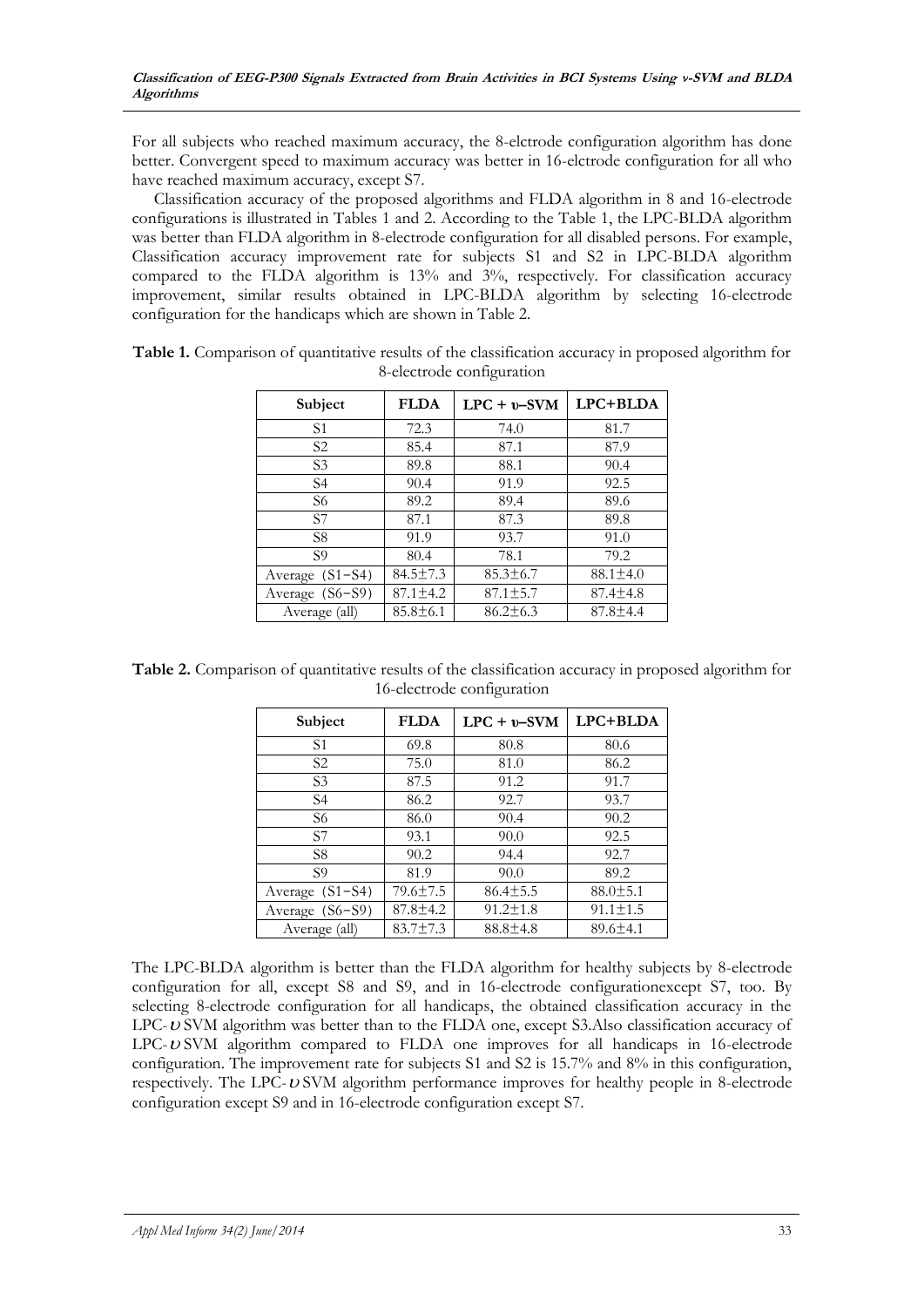### **Conclusions**

A BCI system based on visual evoked potential of EEG-P300 was evaluated in this paper in terms of classification accuracy, convergent speed to maximum accuracy and bitrates. As mentioned before, EEG signals have a lot of noise. So, it's necessary to utilize an efficient technique to increase the amount of signal to noise ratio. Using a LPC model can greatly leads to reduce of noise in BCI system. In this paper, this model was used to extract the main features and eliminate artifacts of EEG signal. Also, two proposed classifiers, BLDA and ν-SVM, were applied in order to classify. Implementation results showed that the proposed algorithm was totally better than the FLDA. For example, in LPC-νSVM and LPC-BLDA, the average classification accuracy for all subjects is improved by the amount of 0.8% and 2%, respectively relative to FLDA method. The same result can be seen for configuration of 16 electrodes. The average classification accuracy for all subjects in our two proposed algorithms, LPC-νSVM and LPC-BLDA, is improved by the amount of 5.1% and 5.9%, respectively. This implies the superiority of our two proposed algorithms.

# **References**

- 1. Khemri NA. P300 Wave Detection Using aCommercial non-Invasive EEG Sensor: Reliability and Performance in Control Applications, Oklahoma State University 2012.
- 2. McFarland DJ, Wolpaw JR. Brain-Computer Interfaces for Communication and Control. Communications of the ACM2011;54(5):60-66.
- 3. Hoffmann U. Bayesian Machine Learning Applied in a Brain-Computer Interface for Disabled Users [PhD thesis]. Écolepolytechniquefederale de lausanne; 2007.
- 4. Wessel M. Pioneering Research into Brain Computer Interfaces [PhD thesis]. DelftUniversityofTechnology; 2006.Available from: URL: http://www.kbs.twi.tudelft.nl/docs/MSc/2006/Wessel\_Mark/thesis.pdf, 2006.
- 5. Cabrera AR. Feature Extraction and Classification for Brain-Computer Interfaces [PhD thesis]. Aalborg University, Denmark; 2009.Available from: URL: http://vbn.aau.dk/files/18941236/phdthesis\_alvarocabrera.pdf, 2009.
- 6. Wolpaw JR., Birbaumer . Brain–Computer Interfaces for Communication and Control.Clinical Neurophysiology 2002;113(6):767-791.
- 7. Bakhshi A,AhmadifardA.AComparison Among Classification Accuracy of Neural Network, FLDA and BLDA in P300-based BCI System*.* Int J of Computer Applications 2012;46(19):11- 15.
- 8. Zhang H,Guan C. Asynchronous P300-based Brain-Computer Interfaces: A Computational Approach with Statistical Models. IEEE Trans on Biomed Eng 2008;55(6):1754-1763.
- 9. Birbaumer N. Breaking the Silence: Brain-Computer Interfaces (BCI) for Communication and Motor Control. Psychophysiology 2006;43(6):517-532.
- 10. Donnerer M,Steed A. Using a P300 Brain-Computer Interface in an Immersive Virtual Environment. Teleoperators and Virtual Environments 2010;19(1):12-24.
- 11. Panda R., Khobragade P. Classification of EEG Signal using Wavelet Transform and Support Vector Machine for Epileptic Seizure Diction. IEEE International Conference on Systems in Medicine and Biology, 2010.
- 12. Naderi MA, Mahdavi-Nasab H. Analysis and Classification of EEG Signals using Spectral Analysis and Recurrent Neural Networks. 17th Iranian Conference of Biomedical Engineering (ICBME), 2010.
- 13. Anderson CW,Sijercic Z. Classification of EEG Signals from Four Subjects During Five Mental Tasks. Solving Engineering Problems with Neural Networks: EANN Symp Proc. 2005.
- 14. Hoffmann U, Vesin JM. An Efficient P300-based Brain–Computer Interface for Disabled Subjects. Journal of Neuroscience Methods 2008;167(1):115-125.
- 15. Subasi A,Erçelebi E. Classification of EEG Signals using Neural Network and Logistic Regression. Computer Methods and Programs in Biomedicine 2005;78(2):87-99.